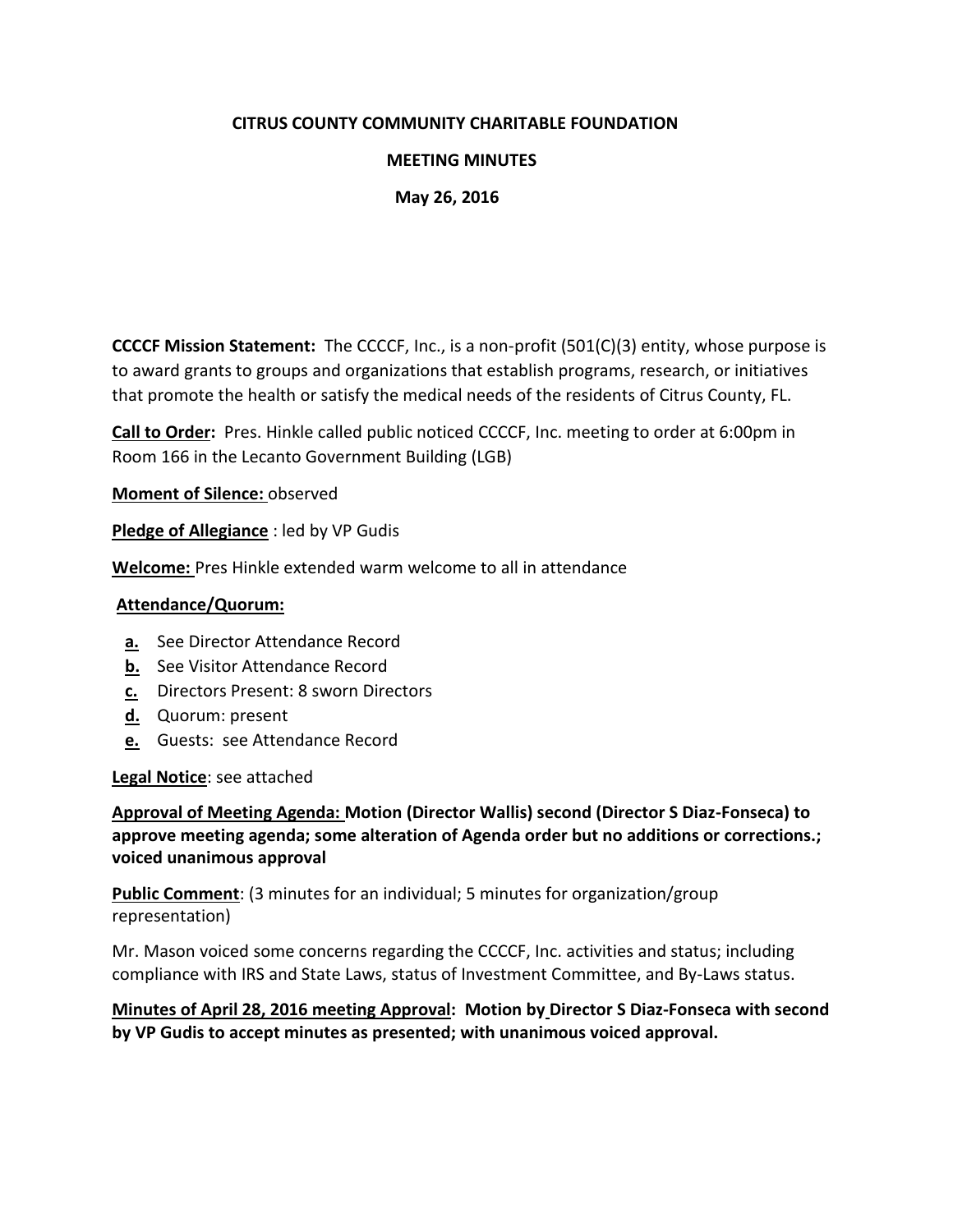# **Treasurer's Report:**

- a. Invoice for expenditure to Citrus County Chronicle for meeting notices for \$49.50, Amount to be paid to CCHB for reimbursement**. Motion (Director Wallis) with Second (S Diaz-Fonseca) with unanimous approval to pay invoice as presented.**
- **b.** Financial Report/Balance Sheet presented- Motion (Director Wallis) second (SDiaz-Fonseca) with unanimous voiced approval to accept Financial Report as presented

# **Unfinished / New Business**:

- 1- Letter of Engagement: for Jennifer Rey, Esquire previously presented for review; no voiced concerns. **Motion (Director Ressler) second (Director Wallis) for CCCCF, Inc. Officers to sign and date Letter of Engagement**.
- 2- Letter of Engagement: Tabitha Wells, representing Online Bookkeeping, LLC Currently deferred until the June meeting. Such deferment due to the fact that Ms. Wells as the Representative for Bottom Line Bookkeeping during the RFP process has subsequently made personal decision to change her source of employment. Ms. Wells being at this time, the only in town employee for BLB. Ms. Rey, Esq. will communicate with Mr. Cohen , owner of BLB, to seek his desire to remain the service provider. If his decision is to not seek the continued status for Bookkeeper Services, the RFP/Ad will be resubmitted with Finance Committee recommendation of revised Service Provider to be determined at the June CCCCF, Inc. meeting.
- 3- Letter of Engagement: Steve Tallman, representing Nature Coast Web Design & Marketing, Inc. Mr. Tallman receiving this Letter; will review and if acceptable ; will Indicate such by signature and CCCCF, Inc. will sign accordingly prior to or at next CCCCF, Inc. meeting (June, 2016)
- 4- Review and approval for Policy for Financial Process (Bookkeeper-Treasurer Communication) Developed in response to Citrus County Clerk recommendation. Ms. Rey, Esq. will review with **response tabled for June, 2016 meeting by motion (Director S Diaz-Fonseca, second (Director DMerrill) with unanimous voiced approval.**
- 5- Review and approval of Response to the Citrus County Clerk, as f/u to previous Audit Such response addresses the recommendations with to date CCCCF, Inc. action (see attached) **Motion (VLawler) second(VP Gudis) for Director Ressler to submit such Written response to Citrus County Clerk of the Court.**
- 6- Review, discussion, and approval for Investment Policy- discussion of document; will Table till June meeting to allow for Legal Counsel review
- 7- Approval / Discussion of Grant Committee Documents previously discussed Including: Grant Funding Guidelines, FAQ list, Grant Proposal Form, Grant Report Form Results of Grant Committee yielded suggestions and additions; final preparation of documents will be completed and Final Approval will be a June meeting Agenda item
- 8. Draft visual presentation for Website Development by Steve Tallman. **Motion (Dr.Wallis Second (VP Gudis) with unanimous voiced approval to accept presented concepts of Web site**. General Logo design will be approved at June meeting; Directors asked to submit suggestions to Mr. Tallman. Unanimous voiced support for Director Diaz-Fonseca to coordinate with Mr. Tallman in respect to the Grants page on website